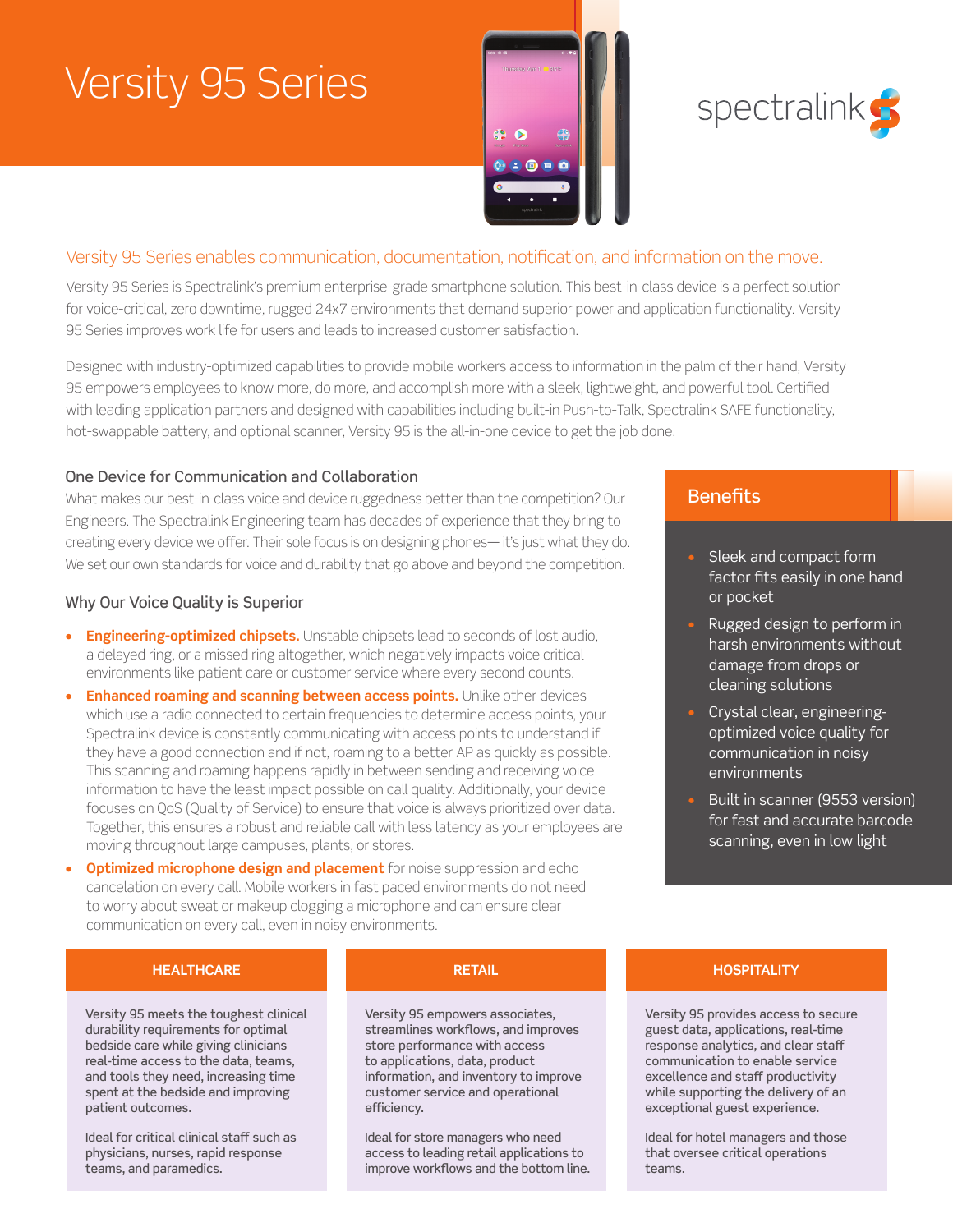#### What makes Versity 95 the most rugged?

- From scratch and shatter proof Gorilla™ glass to recessed screen to reinforced design, Versity 95 is tough right out of the box without the need for protective cases. Versity 95 Series can withstand more than 26 drop cycles from 6 feet high onto a steel plate.
- Versity 95 Series is IP68 rated it's dust proof and water resistant. You could submerge your Versity 95 in water, and calls will still come through! It can withstand UV sanitization and can also be cleaned with hospital grade cleaners that degrade competitive or consumer devices. And, Versity 95/95 works in harsh temperature environments, from 32 – 104 degrees F, 0 – 40 degrees C.

#### Versity 95 Series Enables Workforce Productivity

Versity 95 supports leading applications, including paging, messaging, voice recognition, alarms, secure messaging, single sign on, and location services for uninterrupted communication on the move. Spectralink mobile application partners offer access to a wide range of communication and industry-specific applications that ensure greater efficiency and real-time communication for mobile workers. Vertical-specific applications include nurse call, patient monitoring, inventory control, and access to hotel service systems. Plus, Versity 95 has access to the broad collection of Android-based applications, including Google Mobile Services, to ensure technology stays current.

#### Mission critical availability

- Versity 95 offers a true hot-swappable battery. Users can swap out the battery while using an app or on a call without missing a beat. This means zero downtime and no lapses in mission-critical operations or communications.
- Versity 95 Series' superior engineering provides optimized "anywhere communication" with in-building Wi-Fi, Bluetooth, GPS, and NFC, giving you all the wireless connections you could ever need. No need to stay tied to a landline, find a phone to answer an overhead page, or worry about losing a call or information access on the move.
- Versity 95 Series SAFE or 'man down' features provide workers with the reassurance of safety anywhere on the job.

#### User-Friendly Design

- Versity 95 eliminates the need for multiple devices like landlines, scanners, and laptops. At 6" tall and only 12 mm thick, Versity 95 delivers a sleek and light weight enterprise grade device.
- Large 5.2" touchscreen with 1080 x 1920 resolution and Qualcomm Snapdragon™ 660 octa-core 2.2 GHz processor supports mission-critical applications and easy readability in the palm of your hand
- Users can easily assign dedicated keys to access their most used device features and applications — from push to talk, secure messaging or the scanner.

#### With Spectralink You Get:

- Market-leading enterprise wireless voice. With our proprietary noise suppression and echo cancellation capabilities (Voice Quality Optimization™, or VQO™) you get crystal clear voice quality you can count on
- Access to our world-class ecosystem of application partners to ensure your workers have the tools they need to get the job done
- The best call control UC interoperability in the industry – 30+ years of experience integrating with leading UC platforms
- Supported by AMIE, our mobile intelligence platform, for easy deployment, device management, security, call quality monitoring and battery health to ensure you get the most out of your mobility investment



#### **MOBILE DEVICE MANAGEMENT**

Avoid downtime and optimize operations with AMIE, Spectralink's enterprise mobility intelligence solution for IT and telecommunications administrators. We developed AMIE to provide answers and solutions to the biggest questions and concerns like battery management, device location, and device performance. The AMIE dashboard streamlines deployments, diagnoses fleet issues, and assesses call performance to keep mobile workflows operating smoothly.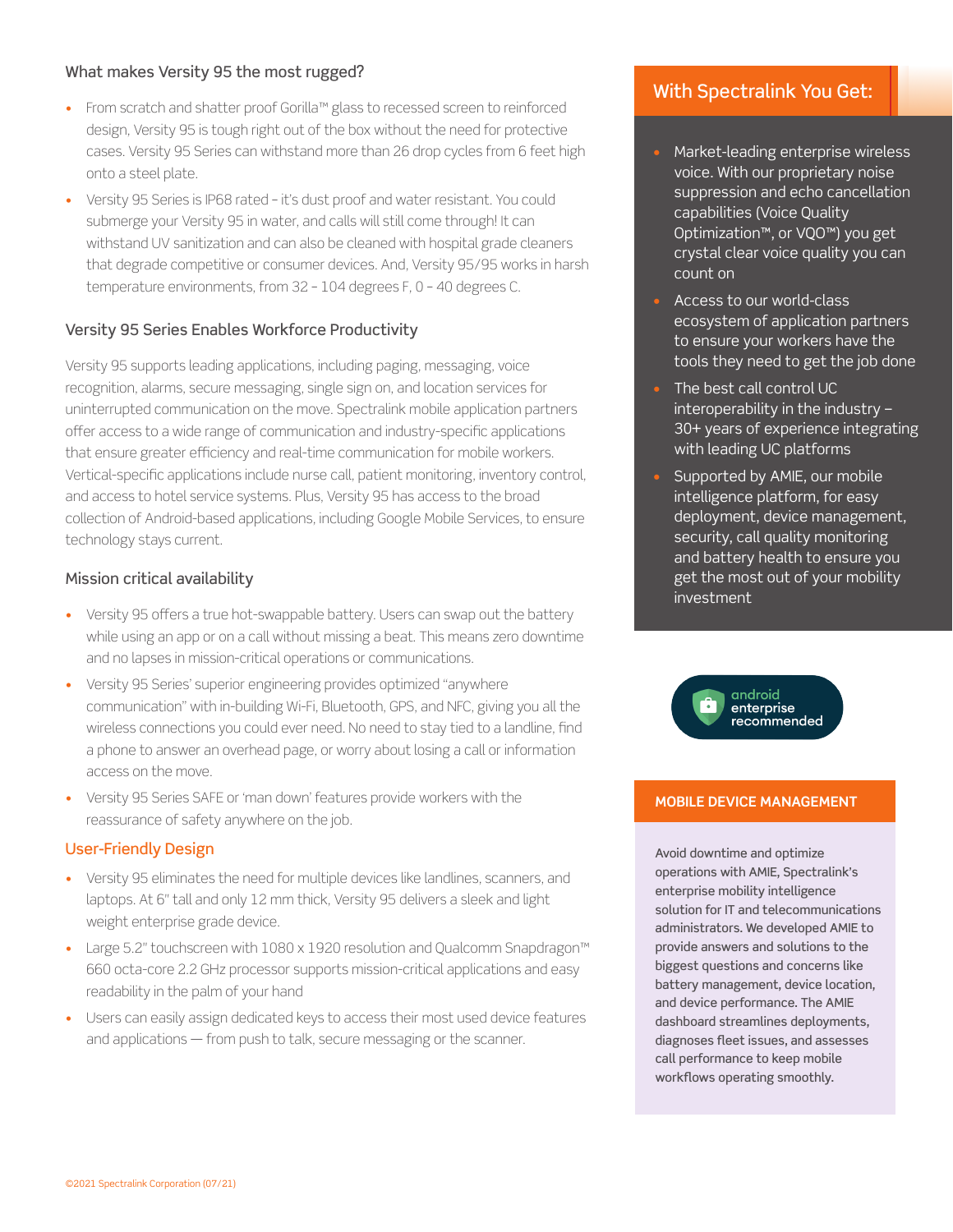

### **Specifications**

#### **MODELS**

#### **Standard**

V9540 WIFI Smartphone V9553 WIFI Smartphone w/ barcode scanner

#### Operating System

• Android™ OS 10

#### **Performance**

- Qualcomm Snapdragon™ 660 octa-core 64-bit
- 4xKryo Gold cores @2.2GHz
- 4xKryo Silver cores @1.8GHz
- 64GB Storage
- CPU Memory 4GB

#### Radio Frequencies

- 2.4 and 5 GHz
- (802.11 a/b/g/n/d/h/i/k/ r/u/ac)

#### **Display**

- 5.2"1920 x 1080 highdefinition display
- Damage resistant Corning Gorilla glass™
- Luminance 450nits

#### **Touchscreen**

- 5-point touch, glove capable, wet screen usable
- Oleophobic coating

#### Wireless Connectivity

- Support for Spectralink Voice Quality Optimizations (VQO)
- Wi-Fi 802.11ac, 2x2 MIMO, WFA Certifiable
- NFC, ISO 14443, Tag Types 1-5
- Bluetooth 5.0

#### Audio

- Handsfree Loudspeaker: 70db SPL @ 50cm
- 4-mic, echo cancellation, noise suppression, ultrasonic range
- Receiver Adaptive Active Noise Cancellation

©2021 Spectralink Corporation (07/21)

• Audio jack (3.5mm), 4-contact, CTIA

#### Battery/Charging/Talk Time

- True hot-swappable batteries (3020mAh)
- Internal battery supports 60 sec. of operation while exchanging main battery **External Phone Charging**
- Contacts (7 external pins) Talk time (using Spectralink
- BizPhone): Up to 15 hours
- Standby (connected to Wi-Fi): Up to 160 hours

#### Weight/Dimensions

- Weight: 204g(non-scanner), 214g (scanner)
- Non-Scanner Dimensions: 153 x 76 x 12mm; Scanner Dimensions: 153 x 76 x 17mm

#### **Sensors**

• Accelerometer, Gyroscope, Magnetometer, Proximity, Ambient Light, ToF Ranging

#### Cameras

- Front facing camera 8 MP fixed focus
- World facing camera 13 MP auto focus w/ flash

#### Barcode Scanner

- Industrial 1D/2D
- Illumination: Red
- Aiming beam: Red (610nm LED)
- Captures data > 24 in./60 cm away

#### Wired Data Interface

- USB3.1
- Type-C Connector

#### User Interfaces

- Buttons: Power, Alarm, Volume up/down
- 3 user configurable buttons
- RGB LED notification (diffused)
- Vibration (motor >1.4g peak)
- Near Field Communication (NFC)
- HD voice and integrated fullduplex speakerphone

#### Dust/Liquid Resistance

- IP68 protects against water and dust ingress
- Water resistant survives water submersion > 1 meter for 30+ minutes

#### **Durability**

- Exceeds multiple 26 drop cycles from 6 ft (1.8 meters) onto a steel plate per MIL SPEC 810G
- Recessed display for screen protection
- Chemical and Disinfection resilience
- UV sanitizable

#### Environmental

- Operational temperature: 32 104° F (0 40° C)
- Storage temperature: -22 -140° F (-30 60° C)

#### Quality of Service (Qos)

- Spectralink Voice Quality Optimization (VQO)
- Wi-Fi Multimedia (WMM)
- WMM-Power Save
- DSCP tagging

#### **Security**

- Fingerprint sign-on capable
- Pin authorization for shared devices
- WEP, WPA-Personal, WPA2- Personal, WPA2-Enterprise with 802.1X (EAP-TLS, PEAPMSCHAPv2) with Opportunistic Key Caching (OKC) and Cisco Client Key Management (CCKM)
- HTTPS secure configuration and monitoring

#### Networking Standards

- Manual or Dynamic Host Configuration Protocol (DHCP)
- Domain Name Service (DNS)
- Simple Network Time Protocol (SNTP)
- Lightweight Directory Access Protocol (LDAP)
- XML and XHTML

#### Real-Time Location Services (RTLS)

- Integration with all available sensors
- Integration with Wi-Fi and Bluetooth for low power scanning

#### Charging/Accessory **Support**

- Modular multi-charger system (Desktop charger, battery charger, multicharger base)
- Desktop Battery Charger (2 batteries)
- Desktop dual charger (phone/battery)
- Universal Power Supply for Charger base
- Standard lithium-ion battery
- Belt clip

MaaS360)

Partner Applications

Additional Features

• Push-to-Talk (PTT)

motion detection) • BizPhone Dialer • Programmable Buttons Over-the-air configuration settings and updates PBX integration (SIP direct,

options

gateway)

#### Enterprise-Grade Device Management

• Advanced Mobile Intelligence for Enterprises (AMiE™) Integration with major EMMs (e.g. VMWare WorkspaceOne, MobileIron UEM, Microsoft Intune, SOTI MobiControl, Cisco Meraki MDM and IBM

• Advanced Logging and Phone configuration Features

[See https://www.spectralink.](https://www.spectralink.com/about/partners/mobile-applications/) [com/about/partners/](https://www.spectralink.com/about/partners/mobile-applications/) [mobile-applications/ for list](https://www.spectralink.com/about/partners/mobile-applications/)  [of application partners](https://www.spectralink.com/about/partners/mobile-applications/)

Enterprise-grade security

SAFE features (Alarm button,

• Multilingual user interface